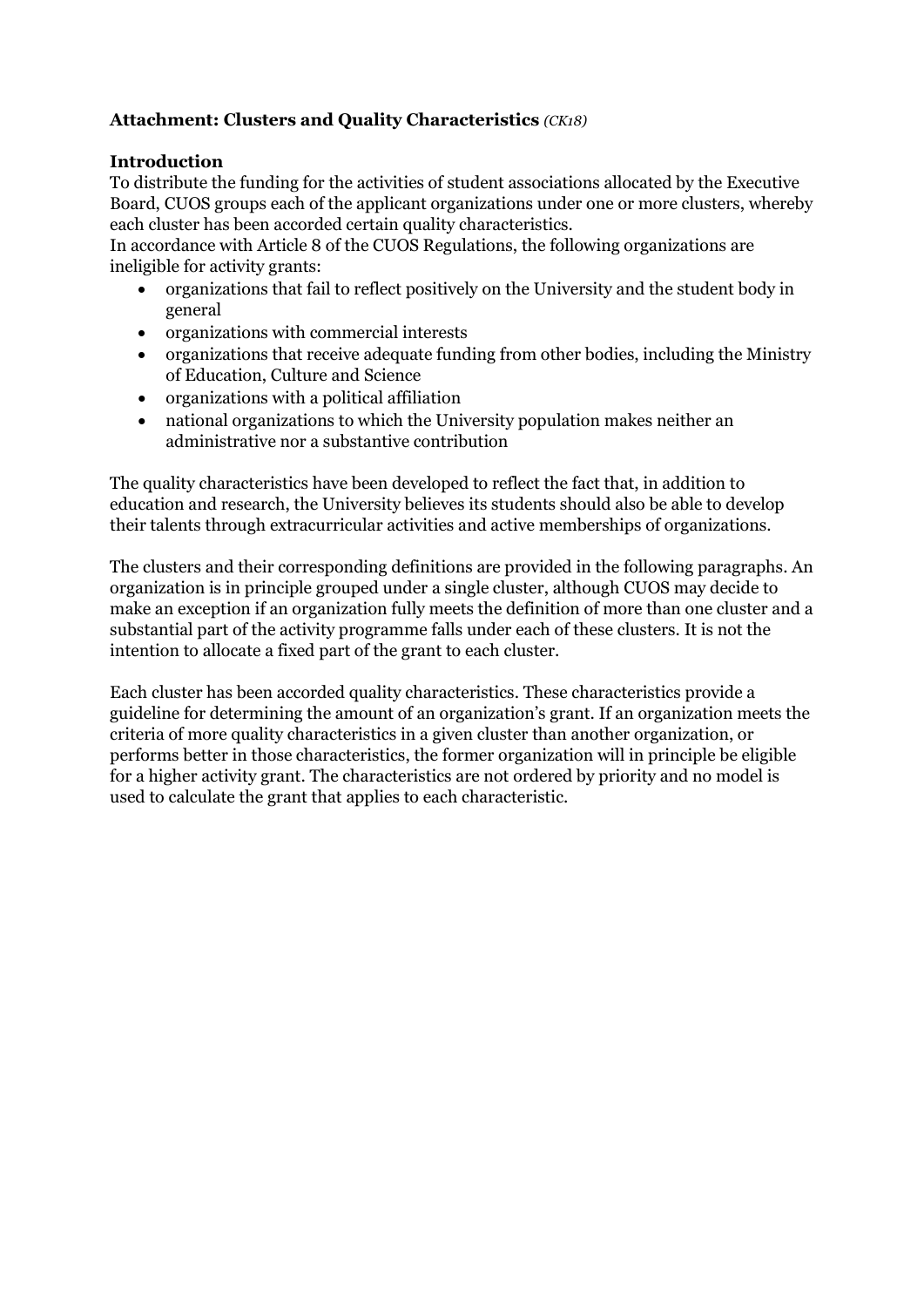# **1. Umbrella organizations**

## Definition

Organizations whose objective is to encourage a given cluster of student development activities by:

- independently organizing activities
- actively supporting student associations in that cluster

Quality characteristics

- Provides all manner of support for student development activities.
- Provides all manner of support to various organizations active in the umbrella organization's cluster.
- Offers a wide range of professionally developed activities.
- Provides various courses under professional or semi-professional supervision.
- Has a high number of UG student members or otherwise affiliated UG students.
- Has relatively high turnouts of UG students to the organization's activities.

## **2. Career and job-market orientation**

#### Definition

Organizations whose objective is to prepare UG students for the job market by organizing activities and/or arranging work placement opportunities.

#### Quality characteristics

- Organizes events such as workshops and lectures and provides information material about the job market.
- Contributes to the career services of one or more UG degree programmes or faculties.
- Has contacts and organizes activities together with the business community in the northern Netherlands.
- Helps students to start up their own companies; arranges and supervises work placements.
- Has a high number of UG student members or otherwise affiliated UG students.
- Has relatively high turnouts of UG students to the organization's activities.

# **3. Internationalization**

#### Definition

Organizations whose objective is to encourage UG students to broaden their international horizons and encourage foreign students' interest and participation in the UG.

Quality characteristics

- Organizes lectures, debates, symposia and conferences to encourage students to broaden their international horizons.
- Organizes international work placements and exchange projects.
- Provides social support to foreign students.
- Has a high number of UG student members or otherwise affiliated UG students.
- Has relatively high turnouts of UG students to the organization's activities.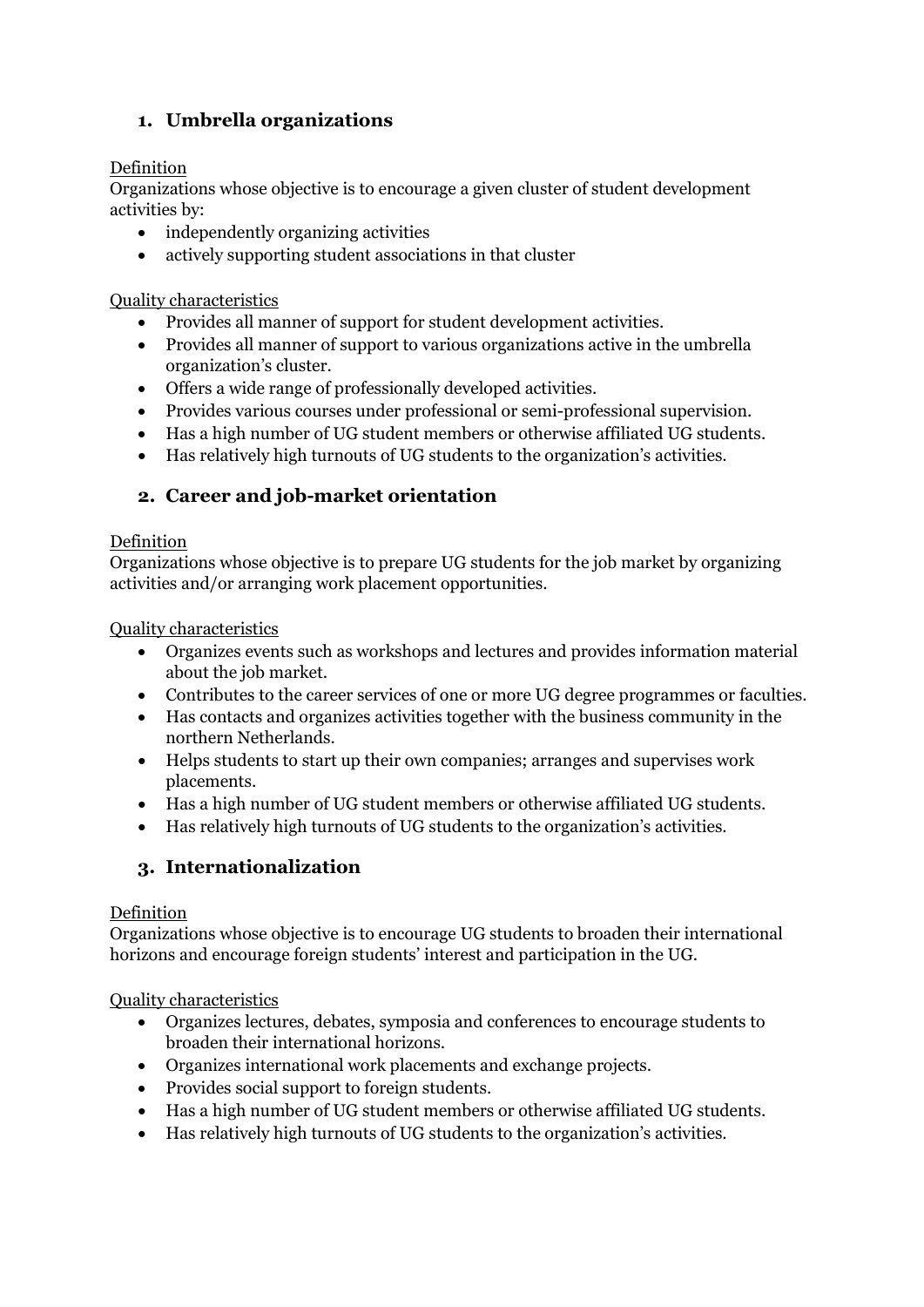# **4. Ideological**

#### Definition

Organizations whose objective is to encourage the ideological development of students in the broadest sense.

Quality characteristics

- Organizes a wide range of activities such as lectures, debates, conferences and services to encourage the ideological development of students.
- Encourages the dialogue between various ideologies.
- Provides activities to individuals and groups under professional supervision.
- Encourages UG students to actively participate in social debate.
- Has a high number of UG student members or otherwise affiliated UG students.
- Has relatively high turnouts of UG students to the organization's activities.

## **5. Representation of interests**

#### Definition

Organizations whose objective is to represent the interests of individual UG students or the general student body.

#### Quality characteristics

- Organizes broadly interdisciplinary activities such as lectures, debates, symposia and conferences that encourage student involvement in the administrative agenda of the University or social issues.
- Provides legal and other counselling.
- Provides support to a student party in the University Council.
- Has a high number of UG student members or otherwise affiliated UG students.
- Has relatively high turnouts of UG students to the organization's activities.

# **6. Opinion formation**

#### Definition

Organizations involved in the opinion formation of UG students through a medium:

- that is not intended for a specific faculty or degree programme
- that is intended for the entire UG student body

#### Quality characteristics

- The medium reaches a significant part of the UG student body.
- The medium discusses relevant social issues from a student perspective.
- The medium is published regularly.
- The scientific (or popular scientific) level of the medium is demonstrably high.
- The medium generates its own income (e.g. through sponsors).
- The medium reflects positively on the University and the student body in general.

## **7. Other organizations**